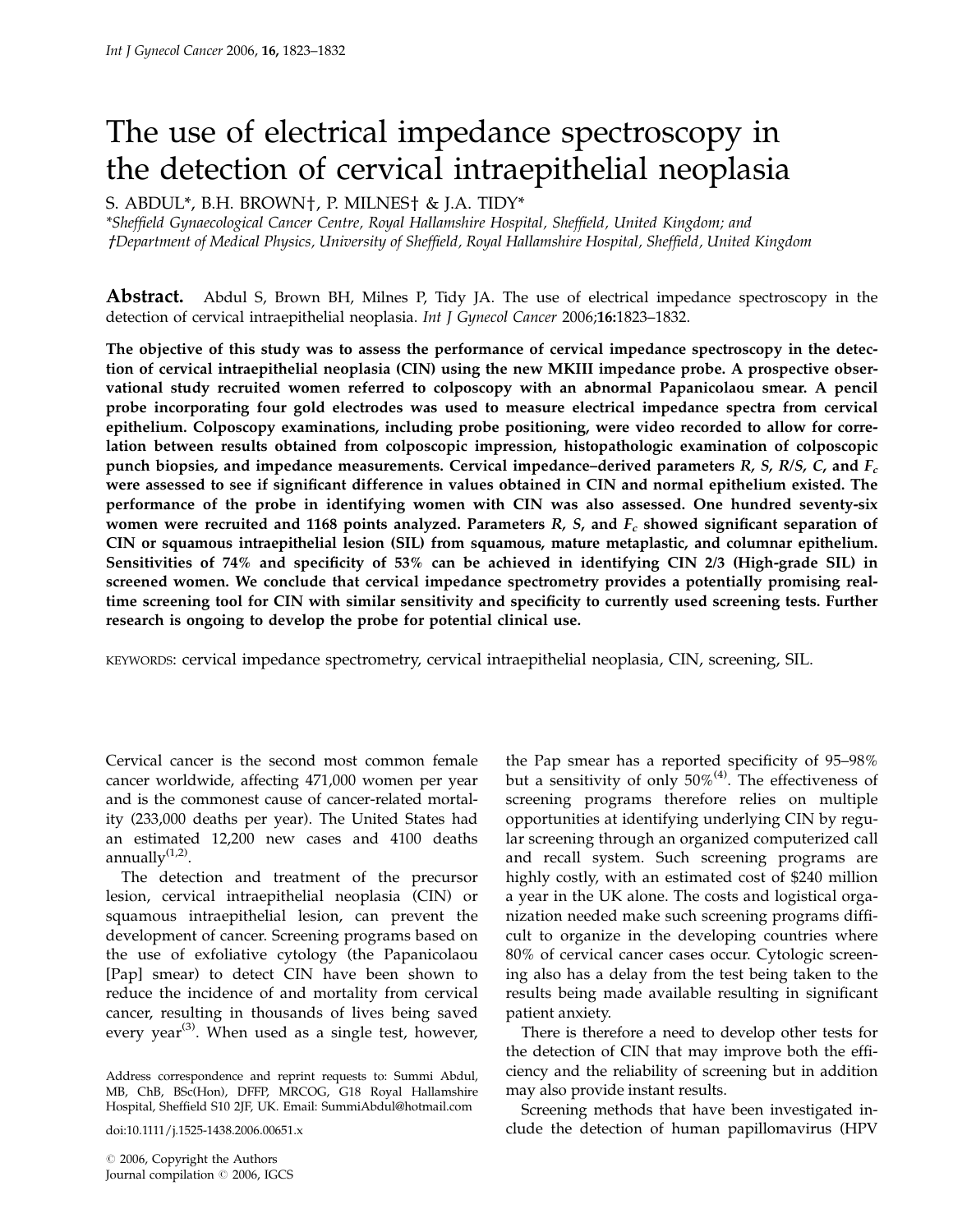DNA), optical techniques (visual inspection of the cervix following the application of acetic acid [VIA], colposcopy, cervicography, speculoscopy, fluorescence spectroscopy, reflective spectroscopy, Raman spectroscopy, confocal imaging, and optical coherence tomography), optoelectronic techniques (TruScreen, Polartechnics Ltd, Sydney, Australia), and electrical measurement techniques<sup>(5)</sup>.

Biologic tissue has electrical impedance, which is a function of frequency of electrical current applied. The reason for this dependence is that tissues contain components that have both resistive and capacitive (charge storage) properties. Both size of the impedance, as well as the dependence of impedance on frequency, are related to tissue composition and structure.

Cervical epithelium is a highly structured, stratified tissue that exhibits changes associated with CIN, including an increase in the nuclear cytoplasmic ratio, loss of the layer of flattened cells close to the surface, and an increase in the volume of extracellular space. The geometric arrangement of cells is known to affect tissue impedance, and this formed the basis for predicting the associated tissue impedance spectra likely with CIN.

Our previous study<sup>(6)</sup> has shown that a pencil probe incorporating four gold electrodes can be designed and used to measure an electrical impedance spectrum from cervical epithelium. In the pilot study on 124 women and subsequent study on 87 women<sup> $(7,8)$ </sup>, changes in the spectra were observed in association with premalignant changes. The sensitivity and specificity obtained in the detection of premalignant changes were at least as good as those obtained from cervical smear testing. The observed changes in impedance spectra can be explained by modeling the known structural changes in the top  $400 \mu m$  of cervical epithelium associated with CIN 1, 2, and  $3^{(9,10)}$ . There were, however, difficulties with the probe separating metaplastic and columnar epithelium from CIN.

Separation of tissue types not achieved by making measurements at eight frequencies between 4.8 and 614 kHz may be achieved by taking a greater number of measurements over a wider frequency range. This may allow separation to be achieved by exploiting the abnormal nuclear changes seen in CIN that differ from the normal nuclei of metaplastic tissue.

As a result, we have designed a new probe that takes impedance measurements at 30 frequencies over a range of 2–1200 kHz. The aims of the current study were to determine the performance of the new probe in separating normal tissue from CIN and to assess potential for its use as a screening tool.

# Materials and methods

Impedance measurements were made using a 5.5-mmdiameter pencil probe (Fig. 1) with four 1-mm-diameter gold electrodes mounted flush with the face of the probe and spaced equally on a circle. A current of  $<$ 25 lA peak-to-peak was passed between an adjacent pair of electrodes and the resulting potential measured between the two remaining electrode. Measurements were taken at 30 frequencies in the range 2–1200 kHz. Calibration was performed by placing the probe in saline of known electrical conductivity. A four-electrode measurement of the transfer impedance spectrum is essentially independent of the contact impedance between electrode and tissue (which is of the order of 1 k $\Omega$  compared to the transfer impedance of 100 $\Omega$ ).

### Patients

Women with abnormal Pap smears were recruited after the study had been approved by an ethics committee and informed consent was obtained. Patient measurements were made in the colposcopy clinic.

Impedance measurements were made prior to the application of acetic acid that is needed for the purpose of colposcopy. The probe was placed in eight positions on the cervix. These were as for the cardinal points of the compass with four positions close to the border with the endocervical canal and the remaining four well into the normal squamous epithelial surface of the cervix. Impedance measurements were made serially at 80 frames per sec and recorded onto computer files. Colposcopy examinations, including probe positioning, were recorded by video to allow for correlation between the results obtained from colposcopic impression, histopathologic examination of colposcopically directed punch biopsies, and impedance.



Figure 1. Cervical impedance spectroscopy four-electrode probe.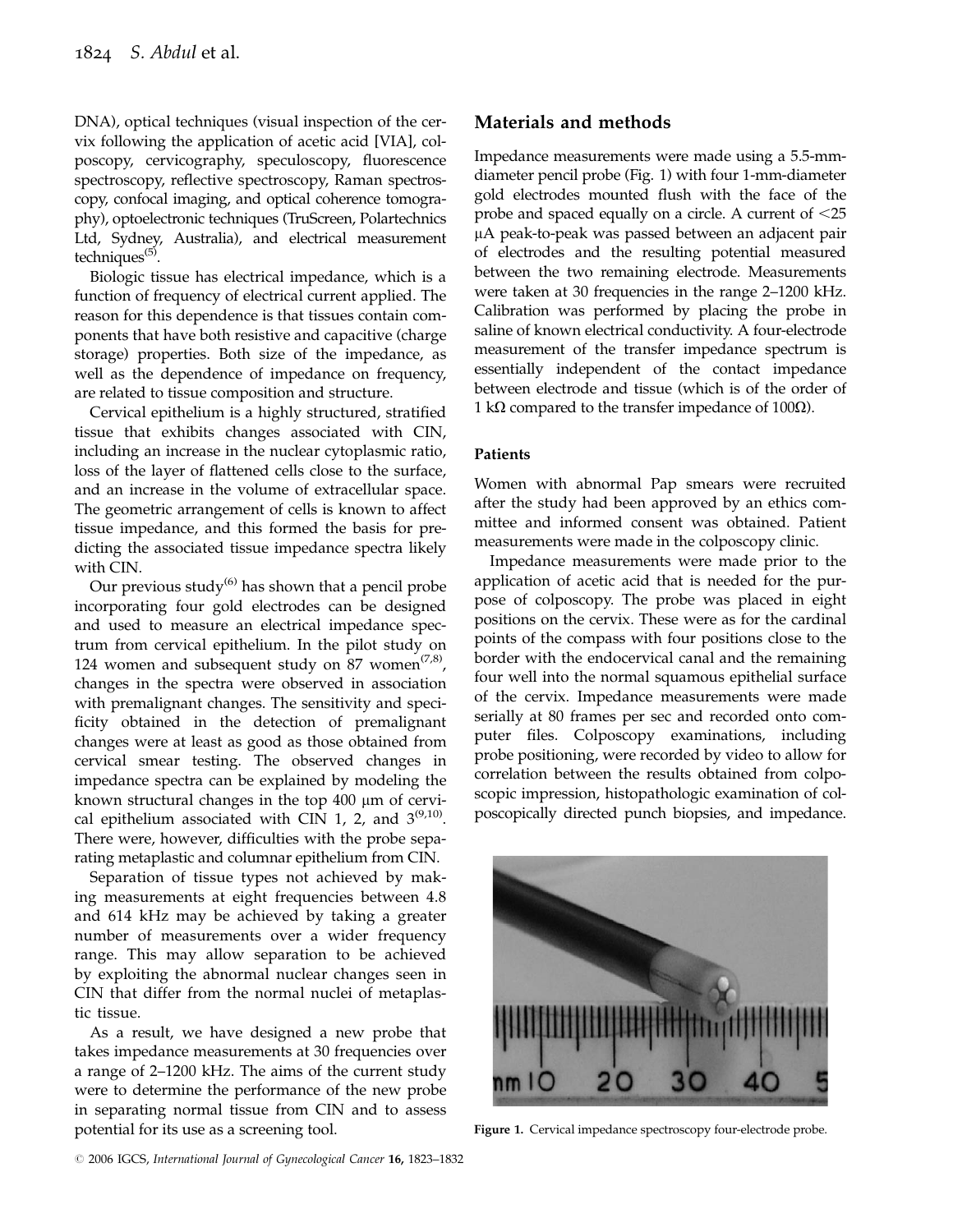Biopsy was used where colposcopy alone did not offer a clear categorization of the tissue. Tissues at each impedance measurement point were classified as a result of video analysis into following epithelial groups: normal original squamous epithelium, highgrade CIN (CIN 2/3), low-grade CIN (CIN 1), mature metaplastic, immature metaplastic, columnar, inflammatory, HPV infected, Nabothian follicle, high-grade cervical glandular intraepithelial neoplasia, and invasive cancer. To qualify as "normal," squamous epithelium has to lie outside the transformation zone, show no evidence of change with acetic acid, and have a positive staining with Lugol's iodine. The whole of the transformation zone was visible in all cases. In nearly all cases, two separate sets of data (each of 80 measurements recorded over 1 sec) were recorded in succession in order to check reproducibility of the measurements. Only the best fitted of the two measurements was used for the results presented in this study.

### Analysis

The 80 measurements forming the first data set recorded at each measurement position were averaged to give mean values of impedance at each of the 30 frequencies. These data, forming an impedance spectrum, were then fitted by a least square deviation method to a Cole equation to give estimates of  $R_0$ ,  $R_\infty$ , and  $F_c$ .  $R_0$  and  $R_\infty$  are the impedances (real part) at very low and very high frequencies, respectively;  $F_c$  is the frequency at which the impedance spectra has its maximum gradient. In this case, an equivalent electrical circuit consisting of a resistor R placed in parallel with a resistor  $S$  and capacitor  $C$  in series will have an impedance  $Z$ , given by the Cole equation<sup> $(11)$ </sup>:

$$
Z = R_{\infty} + \frac{(R_0 - R_{\infty})}{\left(1 + \left(jF/F_c\right)^{(1-\alpha)}\right)}
$$

where,  $\alpha$  is a constant that increases with the inhomogeneity of tissue, but we assumed a value of zero.

$$
R_0 = R
$$
,  $R_{\infty} = \frac{\text{RS}}{R + S}$ ,  $F_c = \frac{1}{2\pi C(R + S)}$ 

Parameters  $R$ ,  $S$ ,  $C$ , and  $F_c$  can thus be determined from the fitted Cole equation. Because the probe was calibrated in saline of known conductivity,  $R$  and  $S$  are inversely proportional to conductivity and have the units of  $\Omega$ m. They can be related to the extracellular and intracellular spaces, respectively, as described earlier. C is related to the cell membrane capacitance and is given in units of  $\text{Fm}^{-1}$ .  $F_{\text{c}}$  is the frequency, in Hz, at which current is able to penetrate the cell membrane and pass through both the intracellular and the extracellular space.

## Results

A clear colposcopy result and good impedance data were available for 1168 measurements made on 176 women. The maximum possible number of measurements was 1408 (ie,  $8 \times 176$ ); thus, 240 measurements could not be assessed because either the point where the probe had been placed was not clearly identified by biopsy or colposcopy to be in one histologic group (105 measurements) or data were rejected on technical grounds (135 measurements). Technical rejection of data occurred if there was poor contact of electrodes at the time of the measurement being taken or the impedance spectra produced could not be fitted to the Cole's equation with the software used.

After comparing colposcopic and histology results, there were found to be 680 measurements from normal squamous epithelium, 178 from CIN 2/3 (high grade), and 39 from CIN 1 (low grade). In addition, 135 points were classified as mature metaplastic, 79 as immature metaplastic, and 28 as columnar tissue.

The derived Cole equation parameters for the six tissue groups are shown in Table 1, Table 2, and Figure 2. From normal squamous epithelium through CIN 1 to CIN  $2/3$ , mean values for R decrease by a factor of 3.2; S increases by a factor of about 2.0,  $F_c$  increases by a factor of about 4.5;  $R/S$ decreases by a factor of about 4.0, and C does not change greatly. Nonparametric Mann–Whitney U test (two-tailed tests) was performed and showed that there are several significant separations of the groups ( $P < 0.0001$ ).

Table 1. Statistical data for parameters R ( $\Omega$ m), S ( $\Omega$ m), C ( $\mu$ Fm<sup>-1</sup>), F<sub>c</sub> (Hz), and R/S in different tissue groups

|           |       |      | Original squamous (680) |        |      |       | Low grade $(39)$ |      |              |      |      | High grade (178) |      |        |      |
|-----------|-------|------|-------------------------|--------|------|-------|------------------|------|--------------|------|------|------------------|------|--------|------|
| Parameter | R     |      |                         |        | R/S  | R     |                  |      | $F_{\alpha}$ | R/S  | R    |                  |      |        | R/S  |
| Mean      | 23.87 | 3.29 | 0.89                    | 13.247 | 9.57 | 11.12 | 4.29             | 1.02 | 21,096       | 3.46 | 7.50 | 6.04             | 0.71 | 58.787 | 2.33 |
| Median    | 20.05 | 2.99 | 0.67                    | 8904   | 6.98 | 8.49  | 3.67             | 0.80 | 12,790       | 2.24 | 3.99 | 5.88             | 0.49 | 28.691 | 0.63 |
| <b>SE</b> | 0.57  | 0.07 | 0.03                    | 539    | 0.34 | 1.36  | 0.29             | 0.11 | 4560         | 0.54 | 0.70 | 0.20             | 0.06 | 6273   | 0.38 |

 $©$  2006 IGCS, International Journal of Gynecological Cancer 16, 1823-1832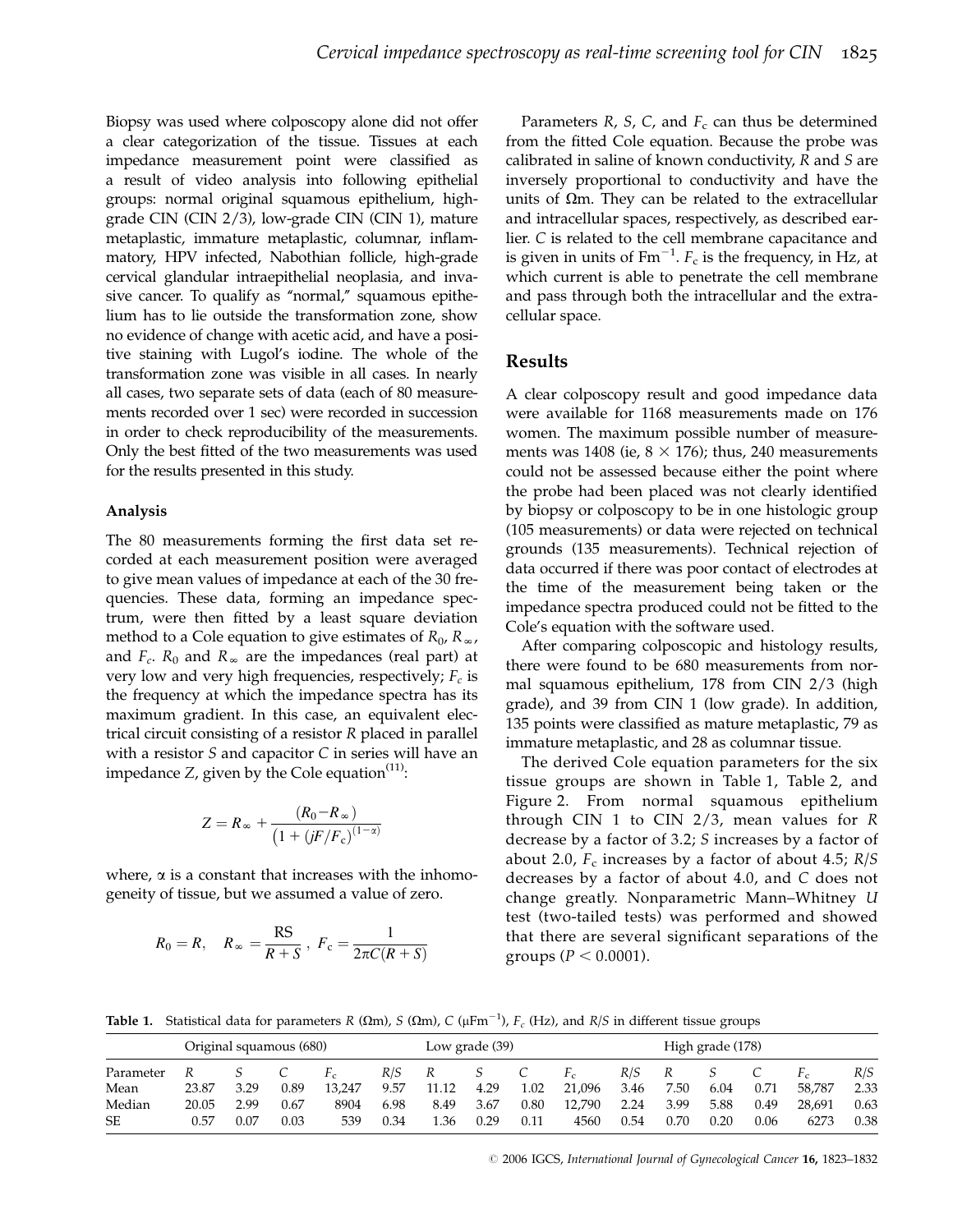|           | Columnar (28) |      |      |        | Mature metaplastic (135) |       |      |      | Immature metaplastic (79) |      |      |      |      |        |      |
|-----------|---------------|------|------|--------|--------------------------|-------|------|------|---------------------------|------|------|------|------|--------|------|
| Parameter | - R           |      |      |        | R/S                      | R     |      | C.   | $F_{\alpha}$              | R/S  | R    |      |      |        | R/S  |
| Mean      | 5.18          | 7.22 | 0.39 | 88.823 | 1.09                     | 18.94 | 3.86 | 1.10 | 17.243                    | 7.49 | 7.65 | 5.90 | 0.57 | 71.571 | 2.14 |
| Median    | 2.61          | 7.73 | 0.24 | 69.648 | 0.37                     | 13.76 | 3.14 | 0.84 | 9778                      | 4.63 | 3.48 | 5.81 | 0.40 | 40.409 | 0.52 |
| <b>SE</b> | 1.46          | 0.44 | 0.08 | 13.943 | 0.41                     | 1.27  | 0.37 | 0.11 | 2852                      | 0.70 | 1.14 | 0.26 | 0.06 | 9414   | 0.44 |

Table 2. Statistical data for parameters R ( $\Omega$ m), S ( $\Omega$ m), C (Fm<sup>-1</sup>), F<sub>c</sub> (Hz), and R/S in different tissue groups

CIN 2/3 can be separated from normal cervical tissue by a number of parameters:  $R$ ,  $S$ ,  $C$ ,  $F_c$ , and  $R/S$ separate CIN 2/3 tissue from normal squamous epithelium ( $P < 0.0001$ ) as well as from mature metaplastic tissue ( $P < 0.0001$ ). CIN 2/3 also shows significant separation from columnar epithelium using R (P = 0.0023), S (P = 0.0074), C (P = 0.0047),  $F_c$  (P = 0.0051), and  $R/S$  ( $P < 0.0001$ ). CIN 2/3 could not be separated by any of the parameters from immature metaplastic tissue.

CIN 1 can also be separated from normal cervical tissue by a number of parameters. R, S, R/S ( $P$  < 0.0001), and  $F_c$  (P = 0.0078) separate CIN 1 tissues from normal squamous epithelium. All five parameters separate ( $P < 0.0001$ ) CIN 1 from columnar epithelium and immature metaplastic tissues.  $R$ ,  $S$ ,  $C$ ,  $F_c$ , and  $R/S$  separate CIN 1 from CIN 2/3 tissues ( $P <$ 0.0001).

To assess the usefulness of the technique as a screening test, we derived receiver operating characteristic (ROC) curves $^{(12)}$  for the normal cervical epithelium and CIN tissue groups. ROC curves show the sensitivities (1—the fraction of false negatives) and the specificities (1—the fraction of false positives), with these variables used as discriminants between the normal squamous epithelium and the CIN 2/3 tissue groups. If there is discrimination between the two groups, the curve is displaced upward and to the left. The area under the curve (AUC) indicates the degree of separa-



Figure 2. Median values for parameters  $R(\Omega m)$ ,  $S(\Omega m)$ ,  $C(\mu Fm^{-1})$ ,  $F_c$  (Hz), and  $R/S$  in different tissue groups.

 $©$  2006 IGCS, International Journal of Gynecological Cancer 16, 1823-1832

tion, an area of 0.5 corresponds to no discrimination and an area of 1.0 to perfect separation. The AUC for separation of CIN from normal tissue types are shown in Table 3. R/S appears to be the best single parameter for separation of CIN from original squamous, mature metaplastic, and columnar tissue with AUC values of 0.865, 0.784, and 0.712, respectively.

#### Analysis per woman

The data were also grouped for each woman so that we could make comparisons between the electrical impedance measurements and the results of both the referral smear test and the outcome of the colposcopy examination.

To provide a single indicator for each woman, R/S was first calculated for each of the eight measurement sites. This was an attempt to take into account the fact that  *decreases and*  $*S*$  *increases as we progress from* normal squamous epithelium through CIN 1 to CIN 2/3. The lowest value of  $R/S$  ( $R/S$  minimum) was then taken as the outcome for each woman on the basis that this should identify the greatest abnormality. However, we found that this method of identification included a number of tissue sites that were identified by colposcopy as columnar or immature metaplastic tissues. To limit this confusion, we excluded sites where R was less than or equal to 2.95  $\Omega$ m (the 25% percentile for the CIN 2/3 group) when taking the minimum value of  $R/S$  in each woman. In this study, we also analyzed the data by defining CIN by percentile limits on  $R$ ,  $S$ , and  $R/S$ . If any of the measurements on a particular woman were within these limits then a positive impedance result was returned. In addition, we assessed the AUC curves for R/S to define the cutoff value needed to differentiate between the normal and the CIN tissue to give a per point sensitivity of 50% and specificity of 98.4%. We obtained a value of 0.64, so we classified tissue on the basis of  $R/S$  values into original squamous and nonsquamous epithelium based on an R/S cutoff value of 0.64. Again, if any of the measurements on a particular woman were below a R/S value of 0.64, then a positive impedance result was returned.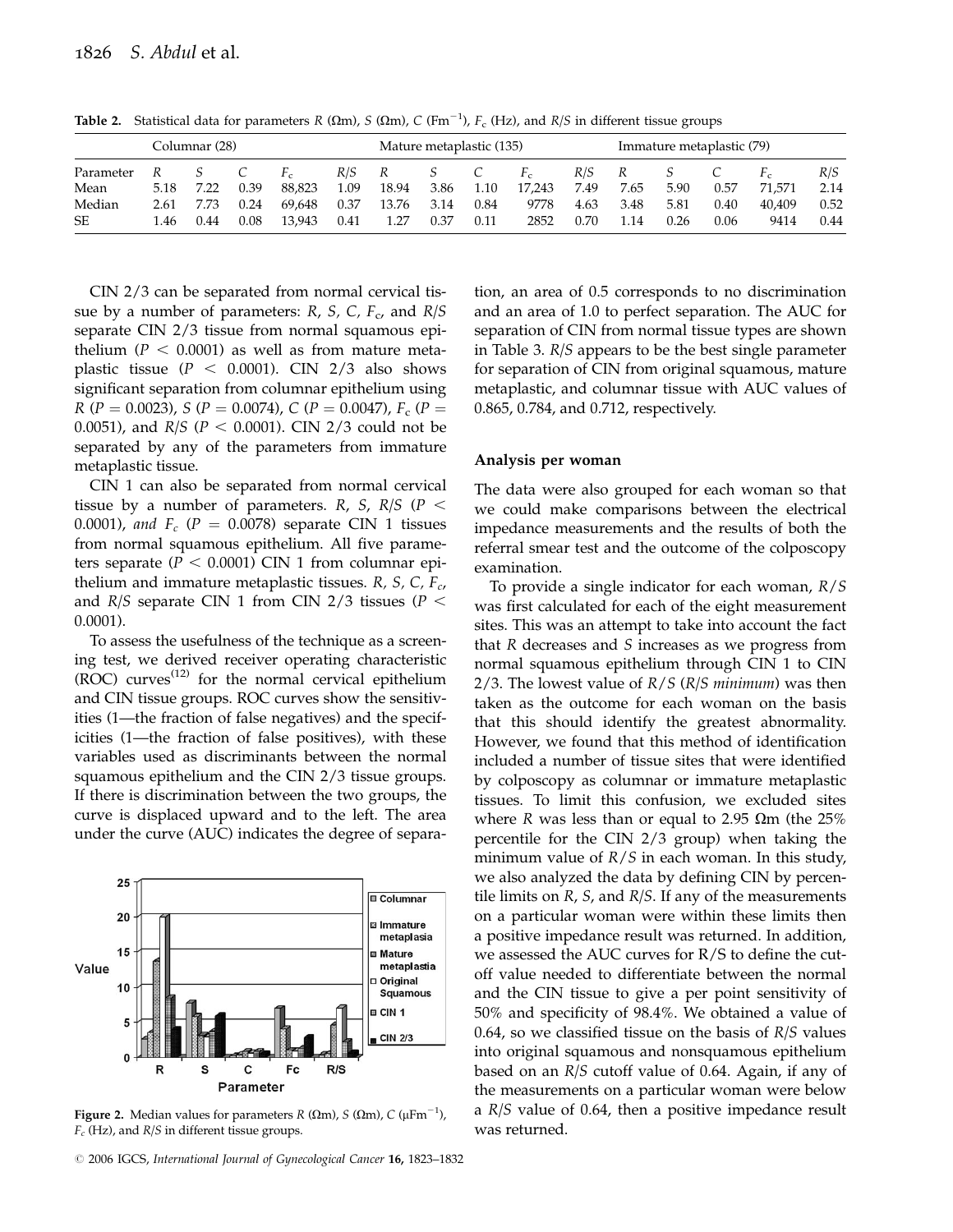| Epithelium           | High-grade CIN |          |      |         |      |      | Low-grade CIN |      |      |      |  |
|----------------------|----------------|----------|------|---------|------|------|---------------|------|------|------|--|
| Parameter            |                |          |      | $F_{c}$ | R/S  |      |               |      |      | R/S  |  |
| Original squamous    | 0.88           | 0.83     | 0.63 | 0.79    | 0.89 | 0.78 | 0.70          | 0.58 | 0.63 | 0.77 |  |
| Columnar             | 0.68           | 0.65     | 0.67 | 0.67    | 0.69 | 0.83 | 0.83          | 0.84 | 0.86 | 0.83 |  |
| Mature metaplastic   | 0.80           | $0.80\,$ | 0.69 | 0.77    | 0.81 | 0.65 | 0.64          | 0.51 | 0.61 | 0.66 |  |
| Immature metaplastic | 0.54           | $0.51\,$ | 0.55 | 0.55    | 0.55 | 0.71 | $0.71\,$      | 0.74 | 0.74 | 0.72 |  |

Table 3. AUC values of ROC separating high- and low-grade CIN from different tissue types

The colposcopy and biopsy results were used to place women into either a CIN group or a normal group. If any tissue of CIN 1 or CIN 2/3 was identified then the woman was placed in the CIN group. There were 104 women in the CIN group and 55 in the normal group. Seventeen were excluded from the total of 176 women. Women were excluded if we obtained fewer than six out of the possible eight measurements or the outcome of the colposcopy investigation was ambiguous.

The R/S minimum results are compared with the CIN and normal classification using the ROC curve is shown in Figure 3. The AUC is 0.652. A sensitivity of 60% can be obtained with a specificity of 60% if a cutoff of R/S minimum of 0.54 is used. Alternatively if a cutoff of 0.43 is used then a sensitivity of 50% and specificity of 75% can be obtained.

If we define CIN using the 25 and 75 percentiles on *R*, *S*, and *R*/*S*, ie, 2.95 < *R* < 7.34, 3.79 < *S* < 5.88, and



Figure 3. ROC for detection of CIN 2/3 (high-grade squamous intraepithelial lesion) in women when using  $R/S$  minimum as a discriminant. ( $AUC = 0.652$ ).

 $0.41 < R/S < 2.02$ , then we obtain sensitivity 89% (96/ 108), specificity 15% (8/55), positive predictive value 67% (96/143), and negative predictive value 50% (8/16).

If the women were then categorized on the basis of an impedance results for  $R/S$  of 0.64 as cutoff between classifying points as normal or CIN, then the following performance measures are obtained for detection of CIN: sensitivity 66.3% (69/104), specificity 49%  $(27/55)$ , positive predictive value 67.7%  $(69/96)$ , and negative predictive value 55% (35/63).

For clinical practice, it is the identification of CIN 2/3 that is important in determining cases that are treated. If we perform the same analysis using  $R/S$  as the borderline but for identification of CIN 2/3, we obtain sensitivity of 74%(58/78), specificity of 53%(42/80), positive predictor values of 60%, and negative predictor values of 67%(42/62). In this study, cervical cytology had a positive predictive value of 67% (103/154).

## Discussion

The cervix has a number of normal tissue types from columnar epithelium, immature, and mature metaplastic epithelium at the transformation zone, to original squamous epithelium. The development of CIN is associated with the loss of superficial cell layering, an increase in nuclear cytoplasmic ratio of cells, and increase in the volume of extracellular space. The parameters  $R$ ,  $S$ ,  $C$ , and  $F_c$  have been derived by the fitting of the Cole's equation to the measured impedance spectra.  $R$  is determined by conduction through the extracellular space and therefore is sensitive to the layering of cells. Normal squamous epithelium would be expected to have a high value for R as current has to track around cells and take a long resistive pathway. Columnar epithelium is a monolayer with underlying stroma and would be expected to have the lowest R value. Metaplastic changes occur with reverse cell hyperplasia, cellular layering, and subsequent differentiation leading to immature and mature metaplastic tissue. We would expect a gradual increase in R with the transformation of tissue from columnar to immature metaplastic and then to mature metaplastic tissue.

 $©$  2006 IGCS, International Journal of Gynecological Cancer 16, 1823-1832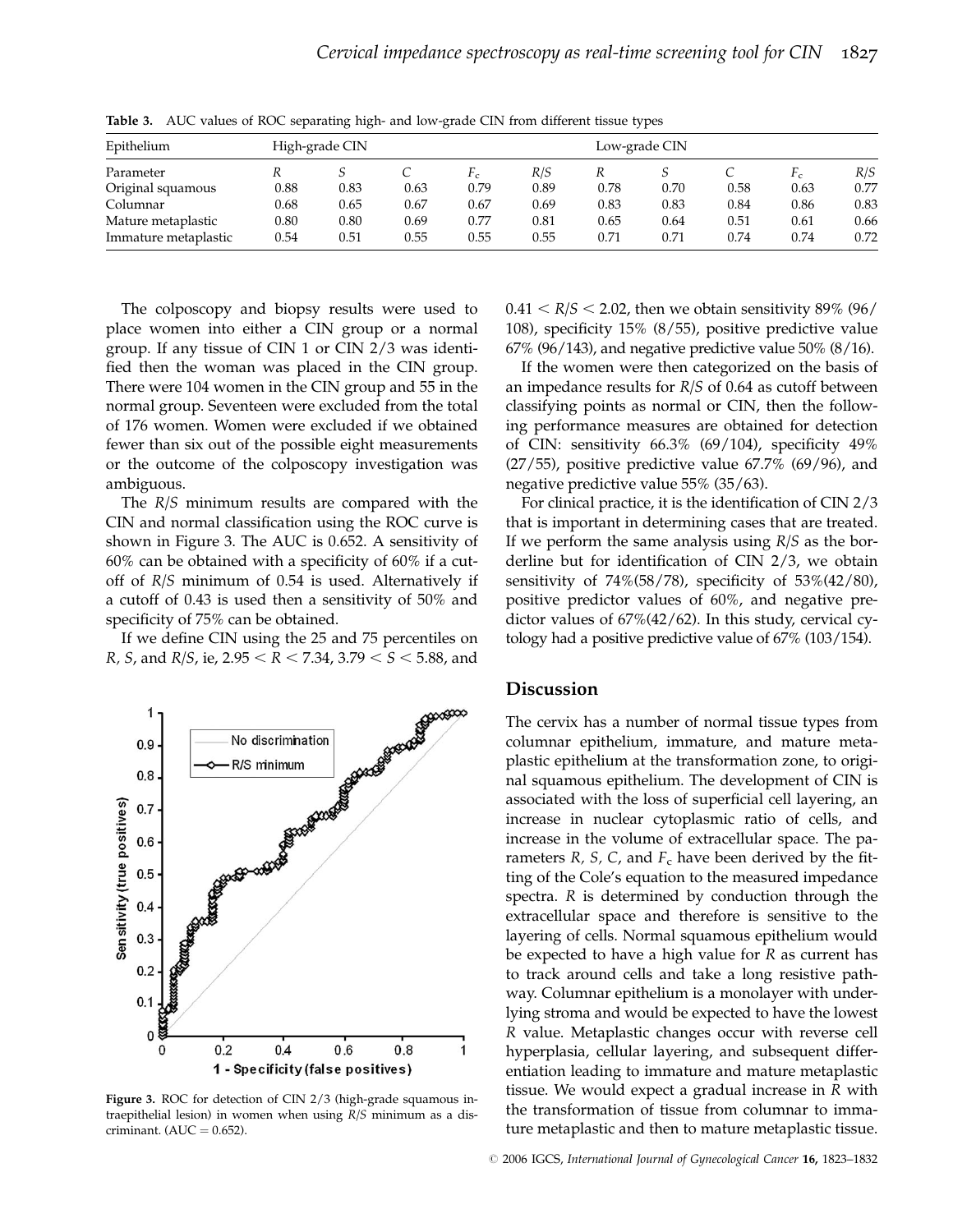In CIN, the superficial layering of cells is lost and there is an increase in extracellular space, thus the value of  $R$  is greatly reduced with the progression of CIN compared to normal squamous epithelium. The observed changes in R fit well with the cellular modeling.

S is determined by conduction through the intracellular space. There is a well documented increase in mean nuclear size in  $\text{CIN}^{(13,14)}$ , and this can be expected to cause a decrease in intracellular conductance resulting in an increase in the value of S compared to original squamous epithelium. Modeling work shows that the value of  $S$  is expected to fall with increasing metaplastic maturation from columnar to mature metaplastic tissue. The observed values in S are in keeping with this. C is determined by the structure of the cell membrane, but no significant changes were seen in C.

 $F_c$  is the frequency at which current is able to penetrate the cell membrane. Modeling work has shown that  $F_c$  is expected to increase from normal original squamous epithelium to CIN and is expected to decrease from columnar epithelium to immature and mature metaplastic tissue. The observed results are in keeping with changes expected with modeling work.

The values and trends seen in R and S are similar in this study compared with our previous study, although the absolute values are slightly higher, but this may be explained by slight changes in the probe construction and the wider range of measured frequency. The current study also reports  $F_c$  values obtained and gives parameter values obtained in normal columnar and metaplastic tissue.

Good separation can be achieved of CIN from original squamous epithelium, mature metaplastic, and columnar epithelium using the various parameters. ROC curves show sensitivities, and specificities of 70–87% can be obtained in detecting changes associated with CIN in individual biopsy-proven sites. The analysis per woman gives sensitivity and specificity of 60% if using  $R/S$  minimum values.

These are slightly worse figures compared with our pilot study, but this may be accounted for by an inclusion of borderline and mildly dyskaryotic smear referrals, with a lower overall prevalence of CIN and a greater number of immature metaplastic points. The difficulty arises with separation of immature metaplastic tissue and CIN resulting in an increased false-positive rate. The use of a wider frequency range and increased measurement in our current study was hoped to have exploited the nuclear changes that occur in CIN to differentiate it from immature metaplastic tissue. This appears not to have improved separation, and as a result, the per woman analysis shows slightly worse figures compared with our previous studies. This may be due to the inability of the Cole's equation fitting software to fit the impedance curve in cases where two or more dispersions were seen. Use of a wider frequency range produces two dispersion curves in some cases, and so use of improved software to allow fitting to two dispersion curves may improve separation of immature metaplastic tissue.

The probe assesses tissue lying beneath the area covered by the four electrodes at the tip. In the transformation zone, this area may well have more than one histologic tissue type as a result of either physiologic or pathologic changes. As a consequence, falsepositive results may be produced.

The detection of CIN has been approached primarily by the use of cytologic screening in the form of the Pap smear and subsequent colposcopy for abnormal smears. Newer methods have concentrated on improvement of results of cytologic screening by liquid-based cytology, HPV DNA detection and optical techniques (VIA, colposcopy, and cervicography). The advantages and disadvantages of the various screening methods available for the detection of CIN are summarized in Table 4.

Although there are many advantages to the current screening methods in use, the disadvantages are that they require extensive training of staff, do not provide instant results, and use in developing countries is impractical due to cost and logistical problems. As a result, there has been an increased interest in the development of real-time screening technologies, providing instant results. The potential advantages of real-time screening tests include a reduction in patient anxiety, improved patient compliance, ability to repeat inadequate tests immediately, use in one-stop screening/diagnostic/counseling/treatment clinic thus avoiding repeat visits, and potential use as secondary screening tool as an adjunct or triage tool. These new technologies also have potential disadvantages that often include the need for expensive specialized equipment, the inability of the techniques to assess endocervical lesions, and the lack of large population–based studies assessing performance of the techniques.

Techniques assessed include optical techniques (speculoscopy, fluorescence spectroscopy, reflective spectroscopy, Raman spectroscopy, confocal imaging, and optical coherence tomography), Optoelectronic techniques (TruScreen), and electrical measurement  $techniques<sup>(5)</sup>$ .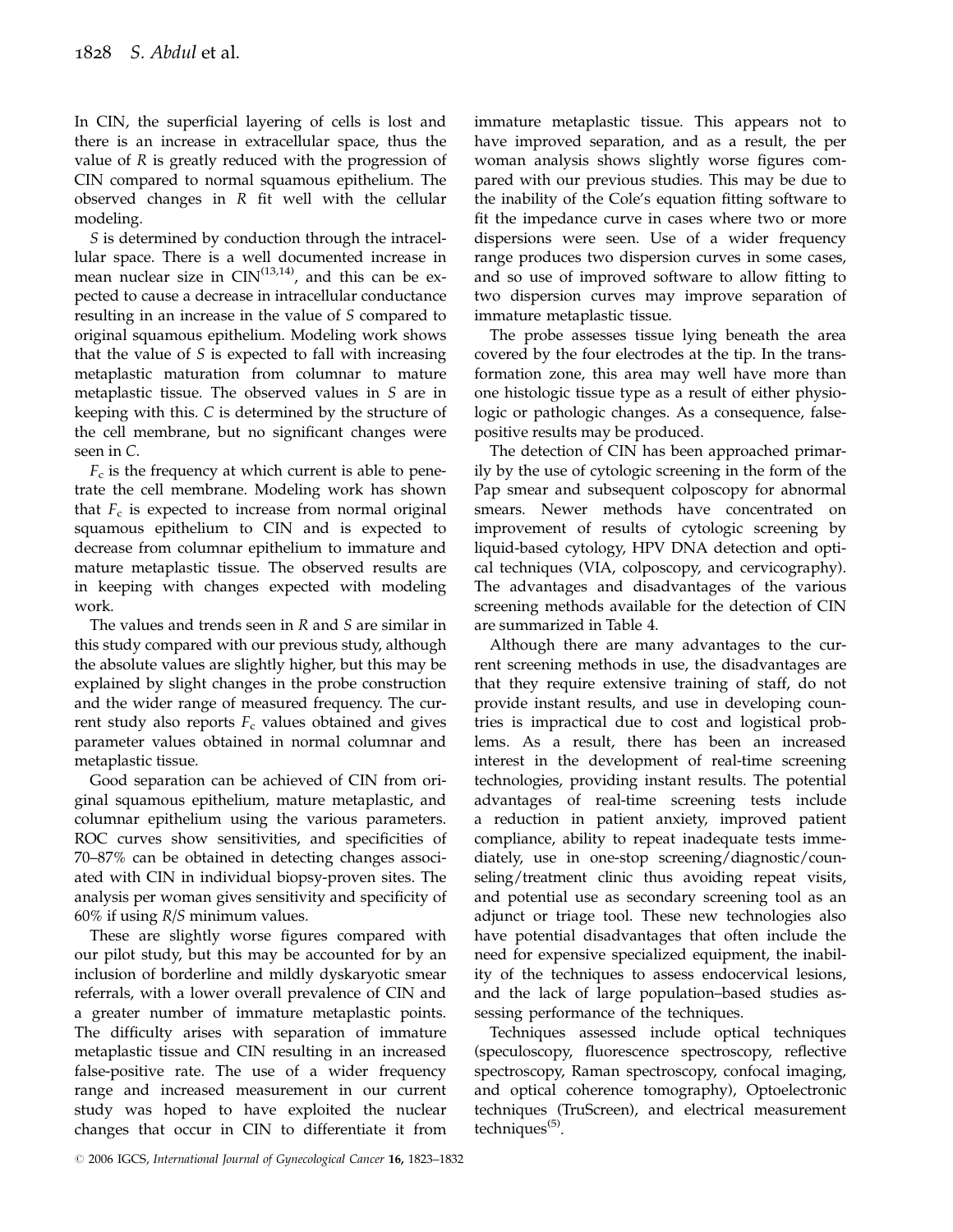| Screening method                      | Advantages                                                                                                                                          | Disadvantages                                                                                                                                                                                      | Sensitivity $(\%)$ | Specificity (%) | Reference                                                                                  |
|---------------------------------------|-----------------------------------------------------------------------------------------------------------------------------------------------------|----------------------------------------------------------------------------------------------------------------------------------------------------------------------------------------------------|--------------------|-----------------|--------------------------------------------------------------------------------------------|
| Cervical cytology                     | Successfully used in<br>mass screening<br>programs and<br>shown to reduce<br>cervical cancer<br>rates, and detects<br>endocervical<br>abnormalities | Costly screening<br>programs,<br>extensive training<br>of staff needed,<br>subjective<br>interpretation<br>of cytology, and<br>lacks sensitivity,<br>reliability, and<br>repeatability             | 44-99              | 91-98           | Nanda et al. <sup>(4)</sup>                                                                |
| HPV testing                           | Objective diagnosis,<br>self-testing<br>possible                                                                                                    | Costly, low positive<br>predictive value,<br>high prevalence<br>in women with<br>no abnormalities,<br>and testing is<br>lab dependent                                                              | 97.1               | 93.3            | Cuzick et al. <sup>(22)</sup>                                                              |
| Colposcopy                            | Current gold<br>standard<br>for diagnosis<br>of CIN, size<br>and location<br>of CIN lesions<br>identified                                           | Expensive, nonmobile<br>equipment needed,<br>extensive training<br>needed, subjective<br>diagnoses, high<br>cost, not a<br>screening tool but<br>used to assess<br>women with<br>abnormal cytology | 79–96              | $25 - 71$       | Hopman et al. <sup>(23)</sup><br>and Mitchell<br>et al. <sup>(15)</sup> ,(24)              |
| Cervicography                         | Permanent<br>documentation of<br>examination and<br>nontrained staff<br>may take images                                                             | Trained staff needed<br>for analysis of<br>images, two-<br>dimensional<br>images affect<br>interpretation,<br>and subjective<br>diagnoses                                                          | 45                 | 95              | Schneider<br>et al. $^{(25)}$                                                              |
| Visual inspection<br>with acetic acid | Low cost, minimal<br>training needed,<br>real time                                                                                                  | Limited ability<br>to detect<br>endocervical<br>lesions, subjective                                                                                                                                | $70 - 90$          | 64–94           | University of<br>Zimbabwe/<br><b>IHPIEGO</b><br>Cervical Cancer<br>Project <sup>(26)</sup> |
| Fluorescent<br>spectroscopy           | Real-time, objective<br>diagnosis, minimal<br>training needed                                                                                       | Expensive specialized<br>equipment,<br>diagnosis/training<br>of machine based<br>on subjectivity of<br>histology and<br>colposcopy,<br>endocervical<br>lesions not<br>assessed                     | 91                 | 75              | Coppleson et al. <sup>(16)</sup>                                                           |

|  | Table 4. A comparison of the screening methods for the detection of CIN: Advantages, disadvantages, sensitivities, and specificities |  |  |  |  |
|--|--------------------------------------------------------------------------------------------------------------------------------------|--|--|--|--|
|--|--------------------------------------------------------------------------------------------------------------------------------------|--|--|--|--|

Continued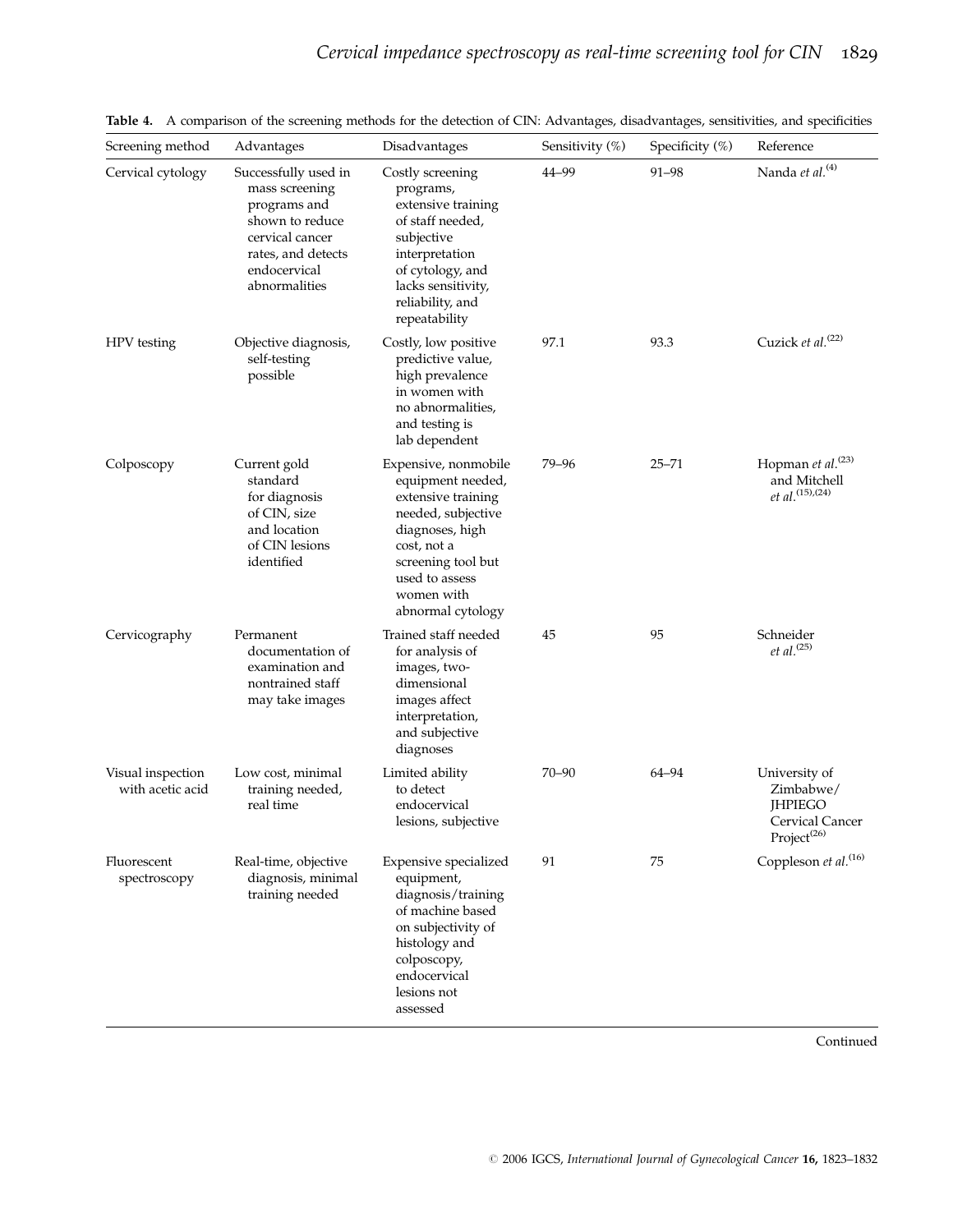# 1830 S. Abdul et al.

#### Table 4. Continued

| Screening method          | Advantages                                                                 | Disadvantages                                                                                                                                                                                                                                                                                                                                                      | Sensitivity (%) | Specificity (%) | Reference                                                        |
|---------------------------|----------------------------------------------------------------------------|--------------------------------------------------------------------------------------------------------------------------------------------------------------------------------------------------------------------------------------------------------------------------------------------------------------------------------------------------------------------|-----------------|-----------------|------------------------------------------------------------------|
| TruScreen                 | Real-time, objective<br>diagnoses,<br>minimal training<br>needed           | <b>Endocervical lesions</b><br>not assessed,<br>diagnosis/training<br>of machine based<br>on subjectivity of<br>histology and<br>colposcopy, direct<br>contact with cervix<br>needed so<br>sterilization issues<br>need to addressed<br>or disposable<br>tips/membranes<br>used, area of<br>cervix assessed<br>is determined by<br>number of<br>measurements taken | 70              | 81              | Quek et al. <sup>(17)</sup><br>and Singer et al. <sup>(18)</sup> |
| Impedance<br>spectroscopy | Real-time, objective<br>diagnosis, low<br>cost, minimal<br>training needed | Endocervical<br>lesions not<br>assessed,<br>diagnosis/training<br>of machine based<br>on subjectivity of<br>histology and<br>colposcopy, direct<br>contact with cervix<br>needed so<br>sterilization issues<br>need to be addressed<br>or disposable tips/<br>membranes used,<br>area of cervix<br>assessed is<br>determined by<br>number of<br>measurements taken | 74              | 53              | Brown et al. <sup>(6,7,8)</sup>                                  |

Mitchell et al.<sup>(15)</sup> reviewed several methods and derived ROC curves. They gave areas under the ROC curves of 0.76 for Pap smear testing, 0.84 for diagnostic colposcopy, 0.75 for HPV testing, and 0.71–0.75 for a fluorescence spectroscopy technique they have developed.

Coppleson et  $al$ .<sup>(16)</sup> have shown that electrical and optical measurements can be used to detect precancerous changes in cervical tissue. Their probe, known as TruScreen $^{(17)}$ , illuminates tissue at four different wavelengths, measuring reflective and backscatter light, and also makes bipolar electrical measurements of the response to a 0.8 volt pulse applied for  $100 \mu s$ , subsequently observing the charge decay at the tissue/electrode interface. This response will be indirectly related to the low-frequency impedance of the electrodes and the underlying tissue. They report sensitivity of 70% and specificity of 81% for TruScreen in a study on  $651$  subjects<sup> $(18)$ </sup>.

Fluorescent spectroscopy has also been assessed in screening for CIN, with average sensitivity of 91% and specificity of 75% being reported. This technique has the advantage of being objective in reaching a diagnosis and needing little staff training; however, it also suffers with similar difficulties to those seen with our probe of separation of columnar and metaplastic tissue from  $CIN^{(19,20)}$ .

The prevalence of a condition within the test population will affect the performance of a screening tool, and this is highlighted by Belinson et  $al.^{(21)}$  who found that although fluorescent spectroscopy had performed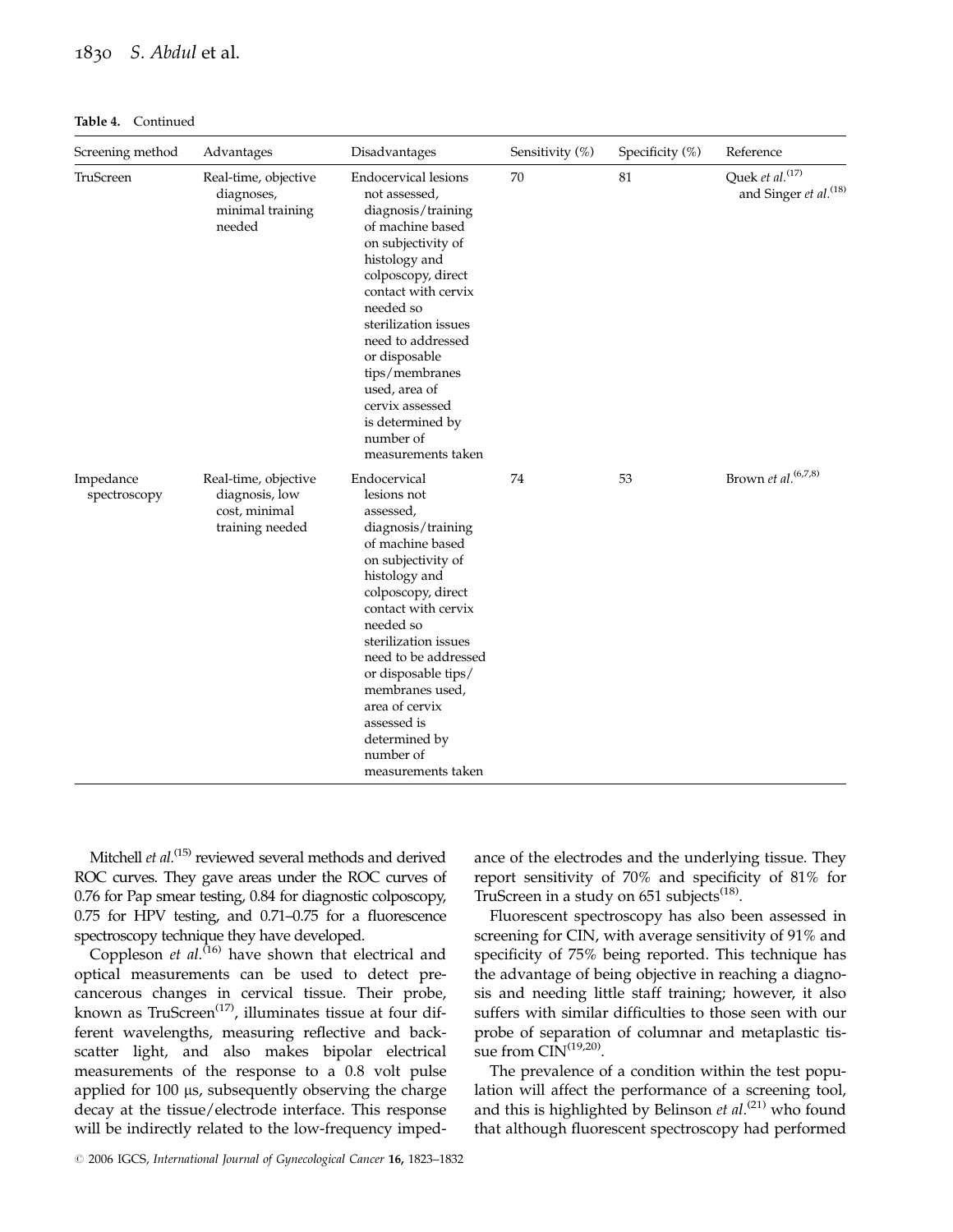well in colposcopy clinics, when tested in the Shanxi province cervical cancer screening study, a sensitivity of 94% was achieved but specificity was only 7%. As a result, it is clear that all new screening methods must be tested in realistic clinical settings where prevalence of CIN may be much lower than in many clinically reported studies.

Our probe showed a sensitivity of 74% and a specificity of 53% in the detection of CIN 2/3. Further work in improving software fitting of impedance to Cole's equation should allow improved separation of metaplastic tissue from CIN and improve probe performance.

The results of the current study using the new probe are similar to those we reported previously and again show sensitivities and specificities that are comparable with existing screening methods. The advantage of this method as a potential screening test is that it can provide an immediate result and may be used by those with minimal training in the setting of primary care or in the developing world. This would enable positively screened women to be investigated further by colposcopy or be treated in cases of high-grade CIN. This has an advantage over other potential realtime screening methods as the equipment needed would be relatively inexpensive, require little training, and thus could be easily used in primary care or in the developing countries where the organizational structure and economical factors limit national screening programs. Potential uses of the impedance probe include use as a primary screening in developing countries where no screening programs exist, use as an adjunct to cervical cytology in developed countries with established screening programs to improve sensitivity and specificity, and use in colposcopy or VIA clinics to allow immediate diagnosis and treatment of suspected lesions.

Research is ongoing into the development of our probe and software for use in clinical trials to assess real-time performance in prediction of CIN. In addition, the affects of acetic acid on cervical impedance are also being assessed. These results will be reported in due course.

# **Conclusions**

Cervical impedance spectroscopy at 30 frequencies over a 2–1200 kHz frequency range produces similar sensitivity and specificity to the currently used screening methods with the advantage of providing realtime results and screening. Use of a wider frequency range has not improved separation of immature metaplastic tissue from CIN as had been hoped, but further work is ongoing to improve the software design to

allow real-time screening and to improve fitting of impedance data to allow assessment in clinical studies. It holds potential as a relatively low-cost, real-time screening tool for detection of CIN that could be used both in primary care and in developing countries.

## Acknowledgments

We would like to thank the nurses who assisted in colposcopy clinic and Dr Dawn Walker for her modeling work.

## References

- 1 Office of National Statistics. Cancer statistics registration: Registration of cancers diagnosed in 2001, England. Series MB1, No. 32. England: Office of National Statistics.
- 2 American Cancer Society. Cancer facts and figures 2003. Atlanta, GA: ACS; 2003. Available at: http:/www.cancer.org/downloads/SST/ CAFF2003PWsecured.pdf
- 3 Quinn M, Babb P, Jones J, Allen E, on behalf of the United Kingdom Association of Cancer Registries. Effects of screening on incidence and mortality from cancer of cervix in England: evaluation based on routinely collected statistics. BMJ 1999;318:904–8.
- 4 Nanda K, McCrory DC, Myers ER et al. Accuracy of the Papanicolaou test in screening for and follow up of cervical cytological abnormalities: a systematic review. Ann Intern Med 2000;132:810-9.
- 5 Soler ME, Blumenthal P. New technologies in cervical cancer precursor detection. Curr Opin Oncol 2000;12:460-5.
- 6 Brown BH, Wilson AJ, Bertemes-Filho P. Bipolar and tetrapolar transfer impedance measurements from a volume conductor. Electron Lett 2000;36:2060-2.
- 7 Brown BH, Tidy J, Boston K, Blackett AD, Smallwood RH, Sharp F. The relationship between tissue structure and imposed electrical current flow in cervical neoplasia. Lancet 2000;355:892-5.
- 8 Brown BH, Milnes P, Abdul S, Tidy J. Detection of cervical intraepithelial neoplasia using impedance spectroscopy—a prospective study. BJOG 2005;112:802–6.
- 9 Walker DC, Brown BH, Hose DR, Smallwood RH. Modelling the electrical impedivity of normal and pre-malignant cervical tissue. Electron Lett 2000;36:1603–4.
- 10 Jones DM, Smallwood RH, Hose DR, Brown BH. Constraints on tetrapolar tissue impedance measurements. Electron Lett 2001;37:1515-7.
- 11 Cole KS, Cole RH. Dispersion and absorption in dielectrics. J Chem Phys 1941;9:341-51.
- 12 Metz CE. Basic principles of ROC analysis. Semin Nucl Med 1978;8:283–98.
- 13 Boon ME, Kok LP. Koilocytotic lesions of the cervix: the interrelation of morphometric features, the presence of papilloma-virus antigens, and the degree of koilocytosis. Histopathology 1985;9:751-63.
- 14 Sorensen FB, Bichel P, Jakobsen A. Stereological estimates of nuclear volume in squamous cell carcinoma of the uterine cervix and its precursors. Virchows Arch A Pathol Anat Histopathol 1991;418:225-33.
- 15 Mitchell MF, Cantor SB, Ramanujam N, Tortolero-Luna G, Richards-Kortum R. Fluorescence spectroscopy for diagnosis of squamous intraepithelial lesions of the cervix. Obstet Gynecol Review 1999;93:462–70.
- 16 Coppleson M, Reid BL, Skladnev VN, Dalrympl JC. An electronic approach to the detection of pre-cancer and cancer of the uterine cervix: a preliminary evaluation of Polarprobe. Int J Gynecol Cancer 1994;4:79–83.
- 17 Quek SC, Mould T, Canfell K, Singer A, Skladnev V, Coppleson M. The Polarprobe—emerging technology for cervical cancer screening. Ann Acad Med Singapore 1998;27:717–21.
- 18 Singer A, Coppleson M, Canfell K et al. A real time optoelectronic device as an adjunct to the Pap smear for cervical screening: a multicenter evaluation. Int J Gynecol Cancer 2003;13:804-11.
- 19 Nath A, Rivoire K, Chang S et al. A pilot study for the screening trial of cervical fluorescence spectroscopy. Int J Gynecol Cancer 2004;14:1097–107.

 $©$  2006 IGCS, International Journal of Gynecological Cancer 16, 1823-1832